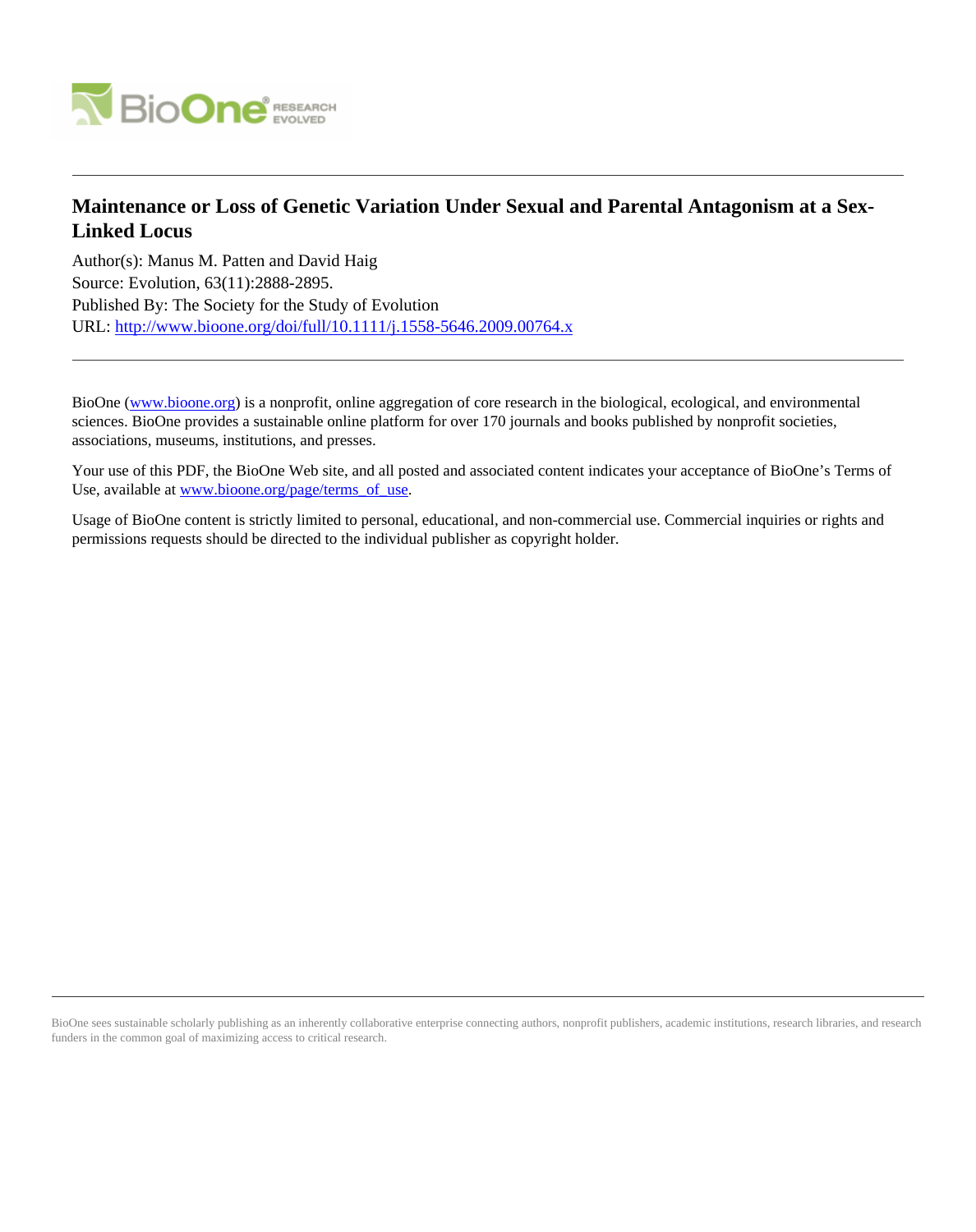# **MAINTENANCE OR LOSS OF GENETIC VARIATION UNDER SEXUAL AND PARENTAL ANTAGONISM AT A SEX-LINKED LOCUS**

#### **Manus M. Patten1,<sup>2</sup> and David Haig1,<sup>3</sup>**

*1Department of Organismic and Evolutionary Biology, Harvard University, 26 Oxford St., Cambridge, Massachusetts 02138*

*2E-mail: mpatten@oeb.harvard.edu*

*3E-mail: dhaig@oeb.harvard.edu*

Received February 21, 2009 Accepted May 12, 2009

**An intralocus genetic conflict occurs when a locus is selected in opposing directions in different subsets of a population. Populations with two sexes have the potential to host a pair of distinct intralocus conflicts: sexual antagonism and parental antagonism. In this article, we examine the population genetic consequences of these conflicts for X-linked genes. Both conflicts are capable of maintaining genetic variation in a population, but to different degrees. For weak sexual antagonism, the X chromosome has a higher opportunity for polymorphism than the autosomes. For parental antagonism, there is a very limited opportunity for polymorphism on the X chromosome relative to autosomes or to sexual antagonism. X-linkage introduces an asymmetry in the inheritance and expression of sexually and parentally antagonistic genes that leads to a biased fixation of alleles with certain effects. We find little support for the commonly held intuition that the X chromosome should be biased toward fixing femalebeneficial alleles. Contrary to this intuition, we find that the X chromosome is biased toward fixation of male-beneficial alleles for much of the range of dominance. Additionally, we find that the X chromosome is more favorable to the fixation of alleles that are beneficial when maternally derived.**

**KEY WORDS: Chromosomal evolution, genetic variation, selection—sexual, sexual conflict.**

What's good for the goose may not be good for the gander. This twist on an old proverb captures the notion of sexual antagonism. Traits that confer high fitness on geese (females) may confer low fitness on ganders (males), and vice versa. Previous theoretical studies have shown that sex-specific selection causes evolutionary dynamics that differ from sex-independent selection, both for autosomes (Owen 1953; Bodmer 1965; Kidwell et al. 1977) and the X chromosome (Rice 1984).

In an anisogamous diploid population, such as our geese, alleles can be maternally derived (from an egg) or paternally derived (from a sperm). Parental antagonism occurs when what is optimal in a maternally derived context is suboptimal in a paternally derived context, or vice versa. Such conflicting selection can arise when individuals interact with asymmetric kin, which are individuals for whom the relatedness of the maternally derived allele and the paternally derived allele of the focal individual differ (Haig 1997). When these two coefficients of relatedness differ, the inclusive fitness of an allele also differs in a manner that depends on its parent of origin. Previous theoretical studies have demonstrated that parent of origin-specific selection gives rise to dynamics that are different from selection schemes that do not consider parent of origin effects on fitness (Spencer 2000; Ubeda ´ and Haig 2004).

In this article, we explore the consequences of these two selection schemes on X-linked loci. We focus on two questions. First, can sexual and parental antagonism maintain polymorphism on the X chromosome and if so, how much? Second, does Xlinkage introduce a bias for resolving a conflict in favor of one sex or one parent of origin? The answer to the first question is relevant to studies that set out to measure the amount of standing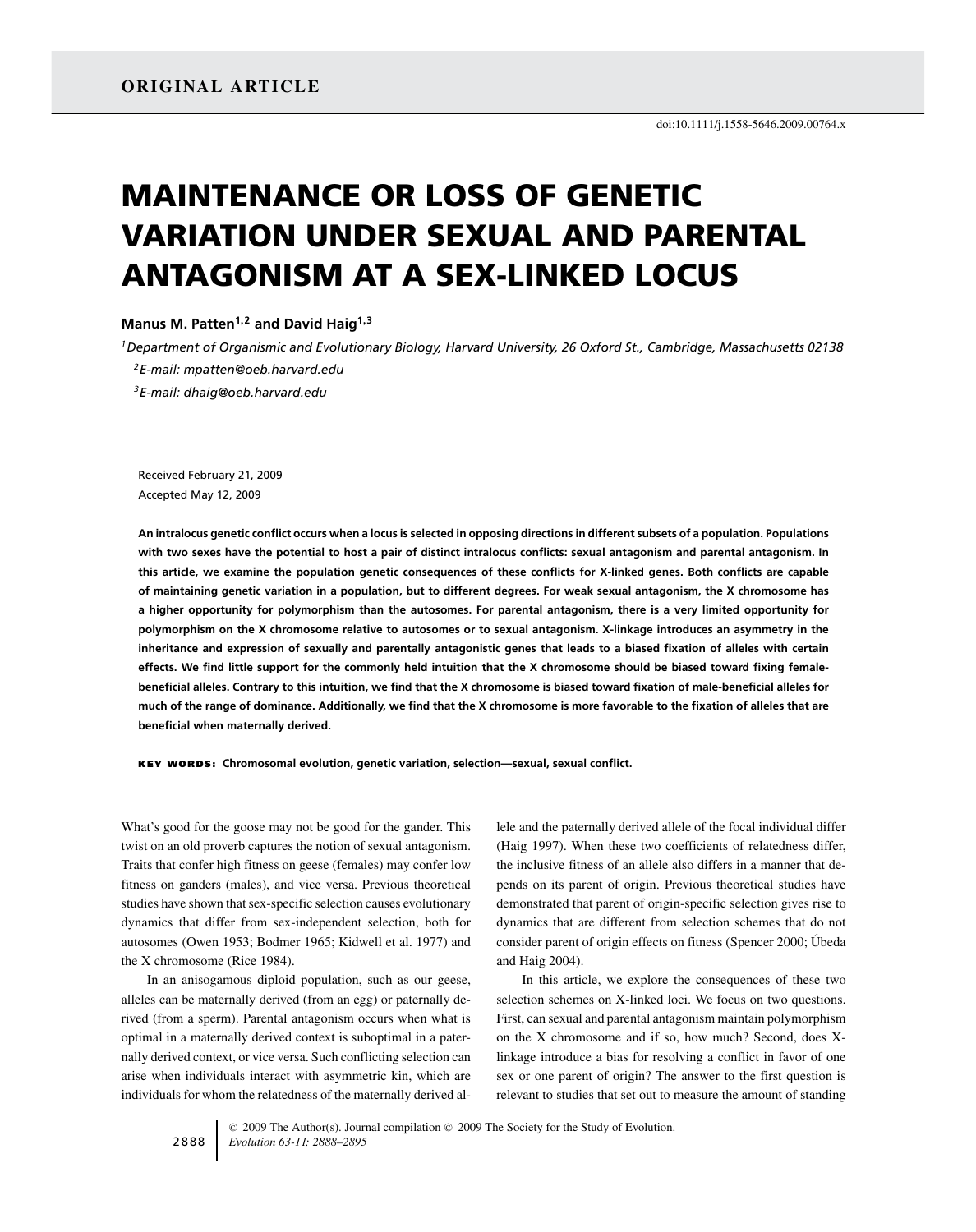fitness variation in a population. The answer to the second question potentially informs studies that examine the evolution of sex chromosomes and genetic architecture.

Rice (1984) showed previously that polymorphism for sexually antagonistic alleles may be easier to achieve on the X chromosome than on the autosomes given the right level of dominance. Specifically, X-linkage predisposes to the invasion of femalebeneficial dominant alleles and male-beneficial recessive alleles. Rice's (1984) results are specific to particular levels of dominance and are not a general statement about the extent of polymorphism of X-linked genes. Nevertheless, these results have been used as the theoretical basis for predicting that X chromosomes should be enriched for sexually antagonistic variation (Gibson et al. 2002; Connallon and Knowles 2005; Pischedda and Chippindale 2006; Foerster et al. 2007), a prediction that has been supported by empirical studies (Gibson et al. 2002; Pischedda and Chippindale 2006; Foerster et al. 2007). Other theoretical analyses, however, have come to the opposite conclusion, that the opportunity for sexually antagonistic polymorphism is smaller for X-linked loci than for autosomal loci (Curtsinger 1980; Hedrick and Parker 1997).

The X chromosome has also been proposed to favor genes that benefit females at the expense of males. This proposal originates from an oft-repeated intuition that X chromosomes should be biased toward fixation of female-beneficial alleles because Xlinked alleles spend twice as much time experiencing selection in female as opposed to male bodies (Haig 2000; Parisi et al. 2003; Emerson et al. 2004; Haig 2006; Vicoso and Charlesworth 2006). Rice (1984), on the other hand, argued that the X chromosome should favor male-beneficial alleles that are recessive in their effects in female bodies but female-beneficial alleles that are dominant. Thus, X-linkage has been proposed to favor or oppose the maintenance of sexually antagonistic polymorphism and to favor or oppose female interests at the expense of male interests.

Haig (2000, 2006) has suggested that X chromosomes should show a matrilineal bias in the fixation of parentally antagonistic genes. Haig argues from the view that matrilineal interests have a leg up on patrilineal interests because X-linked alleles are twice as often maternally derived versus paternally derived, although these ideas have yet to be tested in a population genetic framework. There has been no previous theoretical exploration of the opportunity for parentally antagonistic polymorphism on sex chromosomes. In what follows, we fill this gap for X-linked parental antagonism and attempt to resolve some of the apparent disagreements in the theoretical development of X-linked sexual antagonism.

### *Population Dynamics*

We assume an infinite population size, no mutation, and random union of gametes in the model below. Let  $p_e$  and  $p_s$  be the frequencies of allele  $A_1$  in eggs and sperm,  $q_e$  and  $q_s$  be the corresponding frequencies for  $A_2$ . Let  $v_i$  be the fitness of a male with the  $A_iY$ genotype and  $w_{ij}$  be the fitness of a female with an  $A_iA_j$  genotype such that  $v_1, v_2, w_{11}, w_{12}, w_{21}, w_{22}$  are the relative fitnesses of the genotypes  $A_1Y$ ,  $A_2Y$ ,  $A_1A_1$ ,  $A_1A_2$ ,  $A_2A_1$ , and  $A_2A_2$ , respectively.

If  $w_{11} > w_{12} = w_{21} > w_{22}$  and  $v_2 > v_1$ , then such a locus is sexually antagonistic in its effects, where  $A_1$  is arbitrarily selected to be the female-beneficial allele. This special case has been considered before by Haldane (1926), Bennett (1957, 1958), Sprott (1957), Mandel (1959), Parsons (1961), Haldane and Jayakar (1964), Rice (1984), Gavrilets and Rice (2006), and Engelstädter and Haig (2008).

When  $w_{21} > w_{11}$ ,  $w_{22} > w_{12}$  and  $v_2 > v_1$ , then such a locus is parentally antagonistic, where  $A_2$  is arbitrarily selected to be the allele that is beneficial when maternally derived. This definition of parental antagonism sees the  $A_2$  allele experiencing higher marginal fitness (i.e., the fitness of an allele averaged over all the genotypes in which it occurs; Rice 2004 p. 9) than the *A*<sup>1</sup> allele when maternally derived and the *A*<sup>1</sup> allele experiencing higher marginal fitness than the *A*<sup>2</sup> allele when paternally derived at any allele frequency.

The recursion equations give the next generation's allele frequencies as a function of the current generation's:

$$
p'_e = \frac{1}{2} \cdot \frac{2p_e p_s w_{11} + p_e q_s w_{12} + q_e p_s w_{21}}{p_e p_s w_{11} + p_e q_s w_{12} + q_e p_s w_{21} + q_e q_s w_{22}} \tag{1}
$$
  

$$
p'_s = \frac{p_e v_1}{p_e v_1 + q_e v_2},
$$

(Haldane and Jayakar 1964).

This system has two trivial equilibria,  $p_e = p_s = 0$  and  $p_e =$  $p_s = 1$ . It also has the following polymorphic equilibrium, which can be obtained from equation (2) by setting  $p'_e = p_e = \hat{p}_e$  and  $p'_{s} = p_{s} = \hat{p}_{s}$ :

$$
\hat{p}_e = \frac{1}{2} \cdot \frac{v_1 w_{21} + v_2 (w_{12} - 2w_{22})}{v_1 (w_{21} - w_{11}) + v_2 (w_{12} - w_{22})}
$$
\n
$$
\hat{p}_s = \frac{\hat{p}_e v_1}{\hat{p}_e v_1 + \hat{q}_e v_2}.
$$
\n(2)

The stability of this equilibrium was examined by Haldane and Jayakar (1964) for  $w_{12} = w_{21}$ . A formal analysis of the stability of this equilibrium that allows parent of origin-specific fitness is beyond the scope of the current investigation.

When  $A_1$  is rare and  $p_e$  and  $p_s$  are close to zero, (1) approximates to:

$$
p'_e = p_e \frac{w_{12}}{2w_{22}} + p_s \frac{w_{21}}{2w_{22}}
$$
  
\n
$$
p'_s = p_e \frac{v_1}{v_2}.
$$
\n(3)

The Jacobian of this system of equations linearizes allele frequency change near the equilibrium  $p_e = p_s = 0$  and allows us to test its stability. The equilibrium is unstable, i.e., the  $A_1$  allele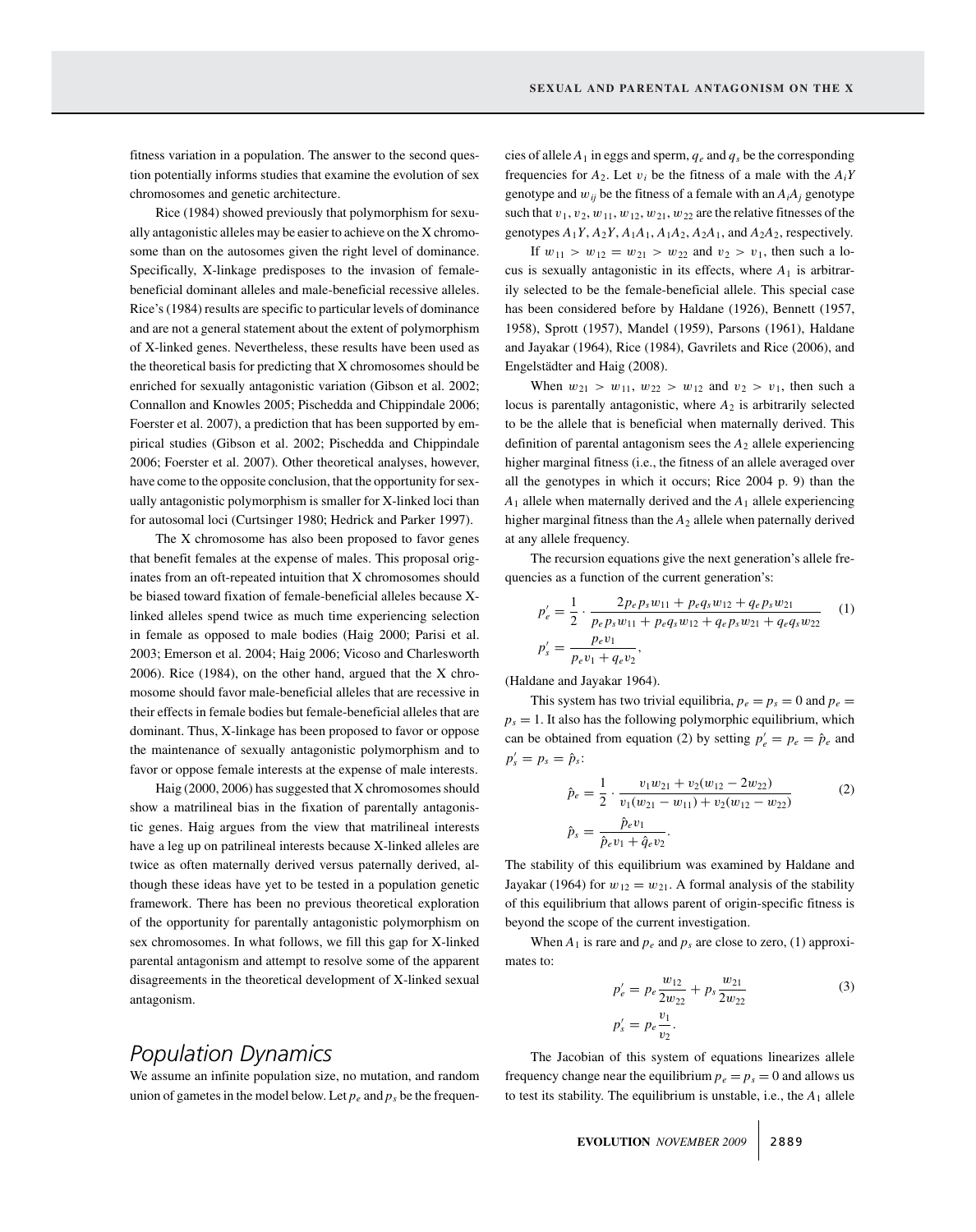can invade, if the larger eigenvalue of the Jacobian is greater than one (Hartl and Clark 1989). Thus, the invasion condition for  $A_1$  is:

$$
\frac{v_1}{v_2} > \frac{2w_{22} - w_{12}}{w_{21}}.\tag{4}
$$

The invasion condition for  $A_2$  can be found in a similar manner:

$$
\frac{v_2}{v_1} > \frac{2w_{11} - w_{21}}{w_{12}}.\tag{5}
$$

A protected polymorphism exists if inequalities (4) and (5) are simultaneously satisfied, which means that neither allele can go to fixation and eliminate variation for those values of the parameters

$$
\frac{w_{12}}{2w_{11} - w_{21}} > \frac{v_1}{v_2} > \frac{2w_{22} - w_{12}}{w_{21}}.
$$
 (6)

It is useful to reparameterize the above model in terms of selection coefficients (*s*, *t*) and a dominance parameter (*h*). For sexual antagonism,  $v_1 = 1 - t$ ;  $v_2 = 1$ ;  $w_1 = 1$ ;  $w_{12} = w_{21} =$  $1 - hs$ ;  $w_2 = 1 - s$  (where  $0 < s, t \le 1$ ;  $0 \le h \le 1$ ). Using these terms, inequality (6) becomes

$$
\frac{2hs}{1+hs} < t < \frac{2s(1-h)}{1-hs}.\tag{7}
$$

For comparison, invasion conditions on the autosomes are independent of *h* when dominance is the same in both sexes. [Varying dominance between the two sexes permits a variety of equilibrium states (Owen 1953; Kidwell et al. 1977), but we restrict our consideration to equivalent dominance in the two sexes for the sake of tractability.] The opportunity for polymorphism under sexual antagonism on the autosomes is given by

$$
\frac{s}{1+s} < t < \frac{s}{1-s} \tag{8}
$$

(Kidwell et al. 1977). Thus, sexual antagonism creates the possibility for polymorphism without there being overdominance for fitness in either sex.

For parental antagonism, we have arbitrarily chosen  $A_2$  as the allele with a fitness advantage when maternally derived (and fitness disadvantage when paternally derived). In males,  $v_1 = 1$ *t* and  $v_2 = 1$ . In females,  $w_{21} = 1$ ,  $w_{11} = 1 - a\psi$ ,  $w_{22} = 1 - b\psi$ , and  $w_{12} = 1 - \psi$ . Inequality (6) becomes

$$
\frac{1-2a}{1-2a\psi} < \frac{t}{\psi} < 2b - 1,\tag{9}
$$

in which *t* and ψ act as selection coefficients and *a* and *b* serve as scalars that relate homozygous fitness to the heterozygous extremes. For comparison, on the autosomes, the fitness parameterizations are the same in both sexes and equivalent to the parameterization of the X in females given above. Polymorphism under parental antagonism is protected on an autosome provided  $a, b \geq 1$ 0.5 (Ubeda and Haig 2004), which ensures that the average of the ´ two heterozygote fitnesses is greater than both of the homozygous fitnesses.

### *Opportunity for Polymorphism on the X*

Inequality (6) describes the conditions for protected polymorphism and defines the region of parameter space that provides this opportunity. If this area is narrow or biologically unrealistic then intralocus conflict is an unlikely explanation of genetic and fitness variation in nature. If this area is large and does not require any special pleading about the nature of mutations, then intralocus conflict may well contribute to natural variation. We obtain the relative proportions of regions of parameter space by simulation.

A stable sexually antagonistic polymorphism is found in roughly 28% of the volume of the unit cube defined by  $0 \leq s, t, h \leq$ 1. As suggested by Rice (1984), the opportunity for polymorphism increases with increasing dominance of the female-beneficial allele,  $A_1$  (Fig. 1). If the dominance parameter is selected from a uniform distribution in the range  $0 \le h \le 0.5$  (female-beneficial allele partially dominant), the opportunity for polymorphism is roughly 49%; by contrast, if the dominance parameter is selected from  $0.5 \le h \le 1$  (female-beneficial allele partially recessive), the opportunity for polymorphism is roughly 8% (Table 1). Our analysis did not consider the possibility of under-dominance  $(h >$ 1) or overdominance  $(h < 0)$ . For comparison, on autosomes, the space contained within the bounds of inequality (8) represents roughly 38% of parameter space and is unaffected by dominance (Prout 2000). Thus, an X-linked locus has a smaller total opportunity for polymorphism than an autosomal locus, as shown before (Curtsinger 1980).

The comparison between the opportunity for polymorphism at X-linked and autosomal loci is based on a consideration of all possible combinations of selection coefficients and dominance values under the assumption of a uniform distribution of these parameters in the interval [0,1]. The uniform distribution assumes that allele effects are equally likely to be dominant or recessive and that strong sexual antagonism is as likely as weak sexual antagonism. If the comparison is restricted to weaker selection ( $0 \le$ *s*,  $t \leq 0.1$ ,  $0 \leq h \leq 1$ ), the conclusion from before is reversed: a stable polymorphism is found in ∼21% of that parameter space for X-linked loci but only in ∼6% of the parameter space for autosomal loci (Fig. 2). Curtsinger (1980) did not find this reversal for weaker selection, perhaps because male and female heterozygotes were constrained to have equal fitness in his treatment. In our model, the opportunity for polymorphism is more sensitive to the strength of selection on autosomes than on the X.

For parental antagonism, the ranges  $0 \le a, b, t, \psi \le 1$  define a hypercube in which the inequalities from (9) sit. Polymorphism is most likely for small values of *t* (which minimizes directional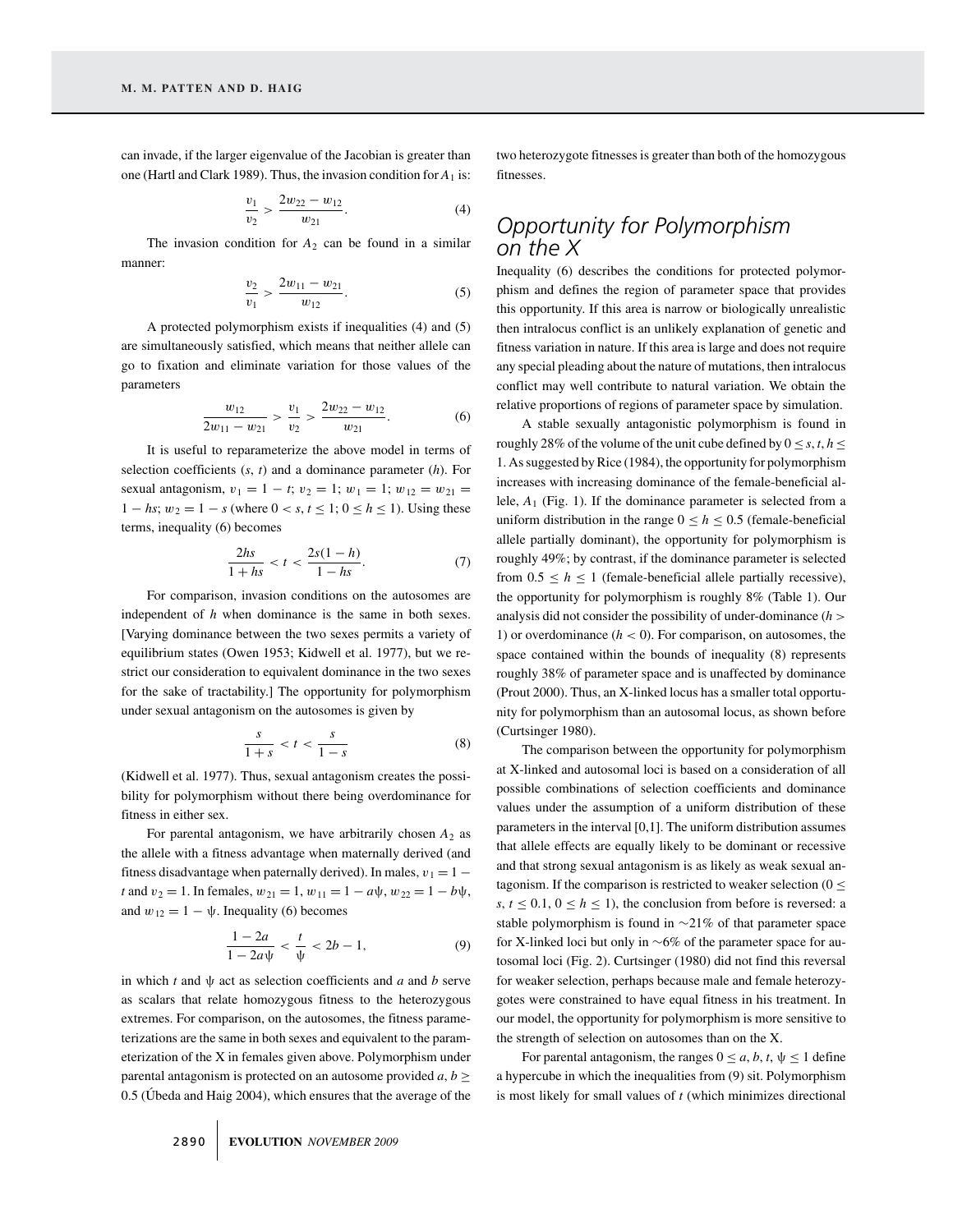

**Figure 1. Opportunity for polymorphism on the X for varying dominance. The darkly shaded regions contain the values of the selection coefficients,** *s* **and** *t***, that give rise to a protected polymorphism in the population. The upper left unshaded region of each plot represents all pairs of selection coefficients that lead to a stable fixation of the male-beneficial allele (***A***2). The lower right unshaded region represents all pairs of selection coefficients that lead to stable fixation of the female-beneficial allele (***A***1). The lightly shaded regions contain those pairs of selection coefficients that permit an unstable polymorphic equilibrium. As the dominance of the** *A***<sup>2</sup> allele increases (i.e., with increasing** *h***) the opportunity for polymorphism shrinks and the possibility for an unstable polymorphic equilibrium increases. Curves are taken from inequality (7).**

selection in males), intermediate values of *a*, and larger values of  $\psi$  and *b* (which together have the ability to offset any directional selection that acts in males). In other words, one needs a particular—and perhaps unrealistic—type of gene action for parental antagonism to maintain X-linked polymorphism under parental antagonism.

If all four parameter values are independently drawn at random from a uniform distribution between zero and one, we find that the opportunity for polymorphism is a mere  $\sim$ 7%. For comparison, the opportunity for polymorphism under parental antagonism on the autosomes is 25%. However, the autosomal figure is reached without the same special pleading about gene action. This particular  $\sim$ 7% of parameter space for X chromosomes, with its special requirements for  $a, b, t$ , and  $\psi$ , may be a region of the space of all possible mutations that real genes rarely visit.

# *Sex Bias and Parent of Origin Bias on the X Chromosome*

Under sexual antagonism, roughly 36% of the volume of the unit cube of parameter space corresponds to values that lead to stable fixation of the male-beneficial allele and roughly 29% of the volume corresponds to values that lead to stable fixation of the female-beneficial allele (Fig. 1, Table 1). The region of the total parameter space that permits stable fixation of the male-beneficial allele is ∼27% larger than that for fixation of the female-beneficial

allele, suggesting that the X chromosome is biased in favor of fixing male-beneficial alleles (Table 1). The bias holds for recessive male-beneficial alleles ( $0 \le h \le 0.5$ ) as Rice (1984) predicts but also holds for dominant male-beneficial alleles  $(0.5 \le h \le 1)$ (Table 1). The bias is present but smaller for alleles that are closer to perfect additivity ( $0.25 \le h \le 0.75$ ) (Table 1).

This result runs counter to the oft-repeated intuition that the X chromosome should be biased to evolve toward the female optimum because it spends twice as much time in females as in males (Haig 2000, 2006; Parisi et al. 2003; Emerson et al. 2004; Vicoso and Charlesworth 2006). The invasion condition for  $A_1$  (4) from above can be written in a form that superficially resembles this intuition

$$
\frac{v_1 - v_2}{v_2} + 2\left(\frac{w_h - w_2}{w_h}\right) > 0, \tag{10}
$$

in which  $w_h = w_{12} = w_{21}$ . Loosely interpreted, this equation states that a rare sexually antagonistic allele can invade if its initial relative benefit in males exceeds twice its relative cost in females or if its relative benefit in females is more than half its relative cost in males. However, if the fitness effects of a rare allele are not completely dominant, the allele is expected to have a smaller effect on the fitness of heterozygous females than of hemizygous males [i.e.,  $(v_1 - v_2)$  will be greater in absolute value than  $(w_h - w_2)$ ]. Thus, the numerators in (10) will be of unequal magnitude. In the case of perfect additivity  $(h = 0.5)$ ,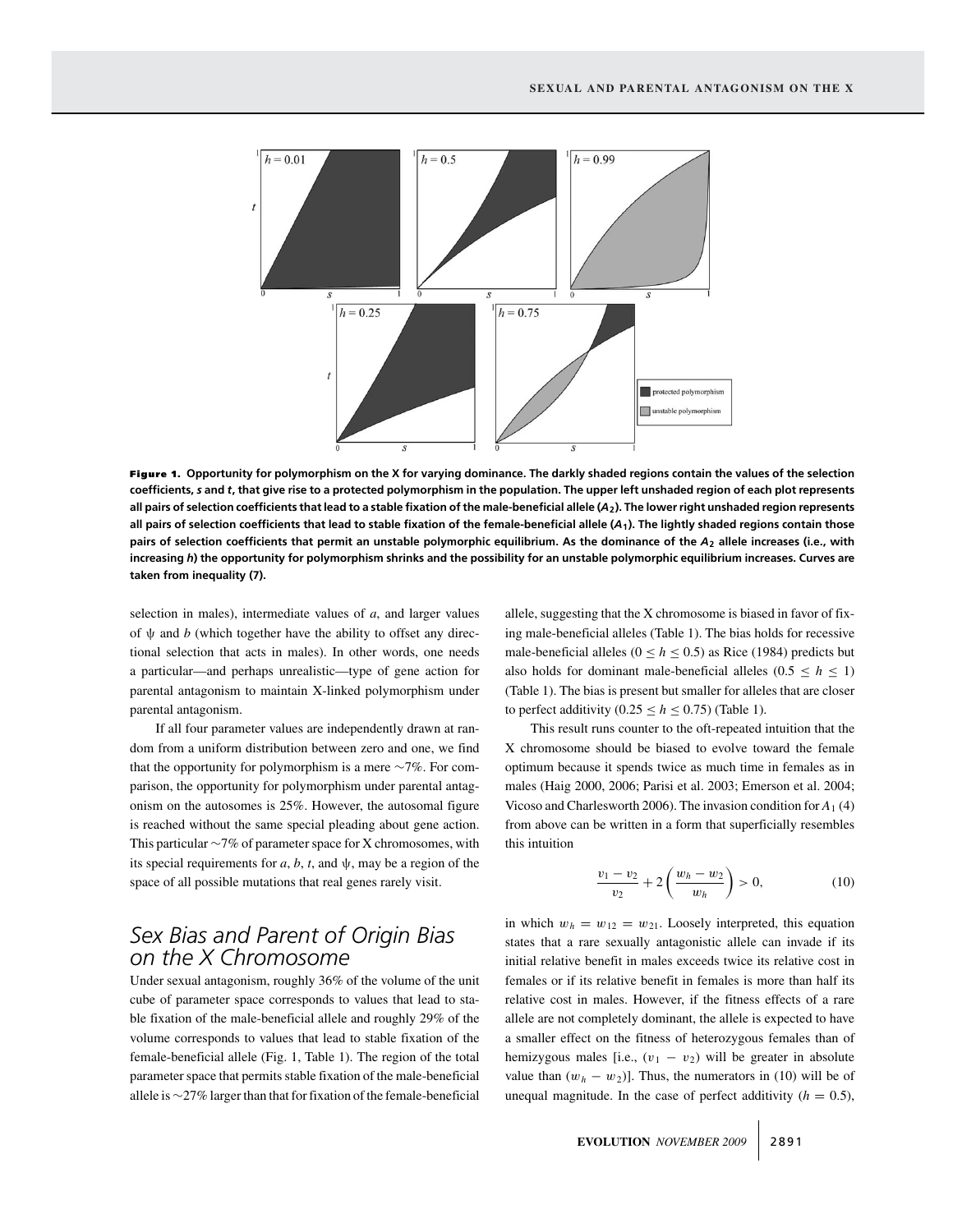Table 1. Division of parameter space under sexually antagonistic selection on the X chromosome for various parameterizations of dominance (h). Numbers are given as proportions

the average effect of a rare allele in females is expected to be half the average effect in males, offsetting the twofold greater occurrence of the allele in females and removing any bias (Fig. 1). We find that the X chromosome is biased in favor of males if mutations have a uniform distribution of *h* and similar magnitudes of fitness effects in hemizygous males and homozygous females.

Under parental antagonism, we find 14 times as many parameter combinations that result in fixation of  $A_2$ , the maternally derived favored allele, as result in fixation of *A*1, the paternally derived favored allele. We draw our parameter values from a uniform distribution, although we expect to obtain a similar bias for any other mathematically or biologically reasonable assumption about what distribution the parameters take. Although this bias runs in the same direction as an intuitive prediction (Haig 2006) that relies on there being twice as many maternally derived alleles as paternally derived alleles, the concordance is obtained more by luck than good judgment. The invasion condition for  $A_1$  (4) can be rearranged to give

$$
\frac{v_1 - v_2}{v_2} + \frac{w_{12} - w_{22}}{w_{21}} + \frac{w_{21} - w_{22}}{w_{21}} > 0.
$$
 (11)

The left-hand side of this inequality has three terms that correspond roughly to the fitness effect of a maternally derived allele in males, a maternally derived allele in females, and a paternally derived allele in females. The first of these, the effect of the allele in males, is on average the largest in absolute value and therefore has more to do with directing any bias than the other two terms, which, on average, exactly offset each other. Selection in females is unbiased with respect to parental origin but selection in males acts solely on maternally derived alleles in a directional fashion, introducing a bias in favor of fixing alleles that are favored when maternally derived.

#### *Discussion*

We have shown that sexual antagonism and parental antagonism are both capable of maintaining genetic and fitness variation at X-linked loci. The conditions for polymorphism due to parental antagonism on the X are restrictive, however. We have also shown that the X chromosome is more likely to fix male-beneficial alleles than female-beneficial alleles and that a commonly held intuition that predicts otherwise is incorrect due to an erroneous assumption. Additionally, X-linkage introduces a strong bias in favor of fixing alleles that are beneficial when maternally derived.

Parameter space is carved up according to inequality (6) regardless of any assumptions we may make about the distributions of parameter values. To arrive at the numerical figures, we presented for the opportunity for polymorphism and the direction of evolutionary bias, though, we assumed that parameters took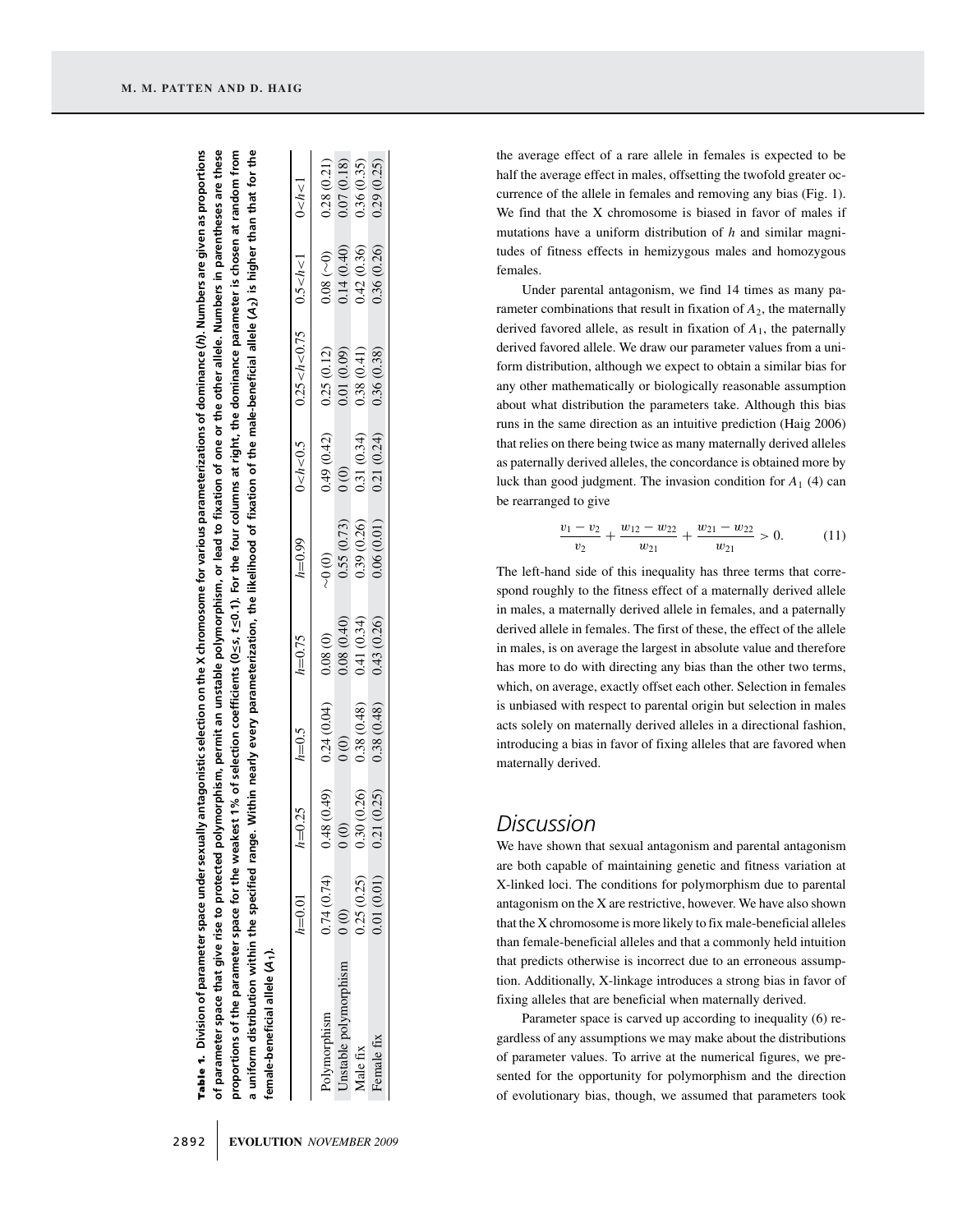

**Figure 2. A comparison of the opportunity for polymorphism on the X chromosome and the autosomes for weaker selection. If** selection coefficients in females and males (*s* and *t*, respectively) are confined to  $0 \le s$ ,  $t \le 0.1$ , the opportunity for polymorphism on the **X chromosome (darkly shaded region) exceeds that on the autosomes (area between the dashed lines) by ∼21% to ∼6%, respectively.** This is in contrast to the case when selection coefficients take values from the entire permissible range,  $0 < s$ ,  $t \le 1$  (Fig. 1), which sees **X chromosomes having a smaller opportunity for polymorphism than autosomes (∼28% to ∼38%, respectively). Curves for both the X chromosome (solid lines) and autosomes (dashed lines) are taken from inequalities (7) and (8).**

values from a uniform distribution between 0 and 1. The utility of our numerical results is found not in their quantitative predictions but in the qualitative comparisons between X chromosomes and autosomes. For instance, our numerical result that shows polymorphism is more likely on the X chromosome ( $\sim$ 21%) than on an autosome (∼6%) for weaker sexual antagonism (0 ≤ *s*, *t* ≤ 0.1) is more valuable for demonstrating the heightened sensitivity of autosomal polymorphism to the strength of selection than for making any prediction about how much sexually antagonistic variation is harbored on X chromosomes in nature. With this comparison in hand, we can reconcile the empirical results on the degree of polymorphism on the X chromosome (Gibson et al. 2002; Pischedda and Chippindale 2006) with the theoretical prediction of the opportunity for polymorphism by suggesting that most sexually antagonistic alleles segregating in populations are weakly selected. Further, we think these qualitative results on the opportunity for polymorphism and the direction of bias under sexual and parental antagonism hold up if any of our assumptions are relaxed and can only be reversed with special pleading. To eliminate the male bias we found for X-linked sexual antagonism, for example, mutations would have to have weaker effects in hemizygous males than in homozygous females or mutations would have to more often be female beneficial. This requires special assumptions about male developmental systems or about mutational effects, respectively.

Our results relate to previous theoretical work surrounding sex-linked polymorphism and sexual antagonism. Miller et al. (2006) and Rice et al. (2008) have examined sex-linked parental effects with sexually antagonistic consequences and found that maintaining genetic variation for an effect deriving from the heterogametic parent is precluded. This is in contrast to our results above for X-linked direct effects, in which variation is more likely to be found on the X under sexual antagonism, at least for weak selection. This outcome arises in the parental effect models because of the asymmetry of inheritance of the sex chromosomes from the heterogametic parent, which ensures that the expression of a gene in the parent is uncorrelated with its fitness effects in one sex of offspring. For example, X-linked paternal effect genes will only be passed to daughters and not to sons, and will therefore only be selected for their effects on daughters. Sexual antagonism at such a locus is therefore resolved in favor of daughter-beneficial interests. Sexual antagonism for parental effects does not generally preclude the maintenance of variation, however. For effects deriving from the X chromosome of the homogametic parent,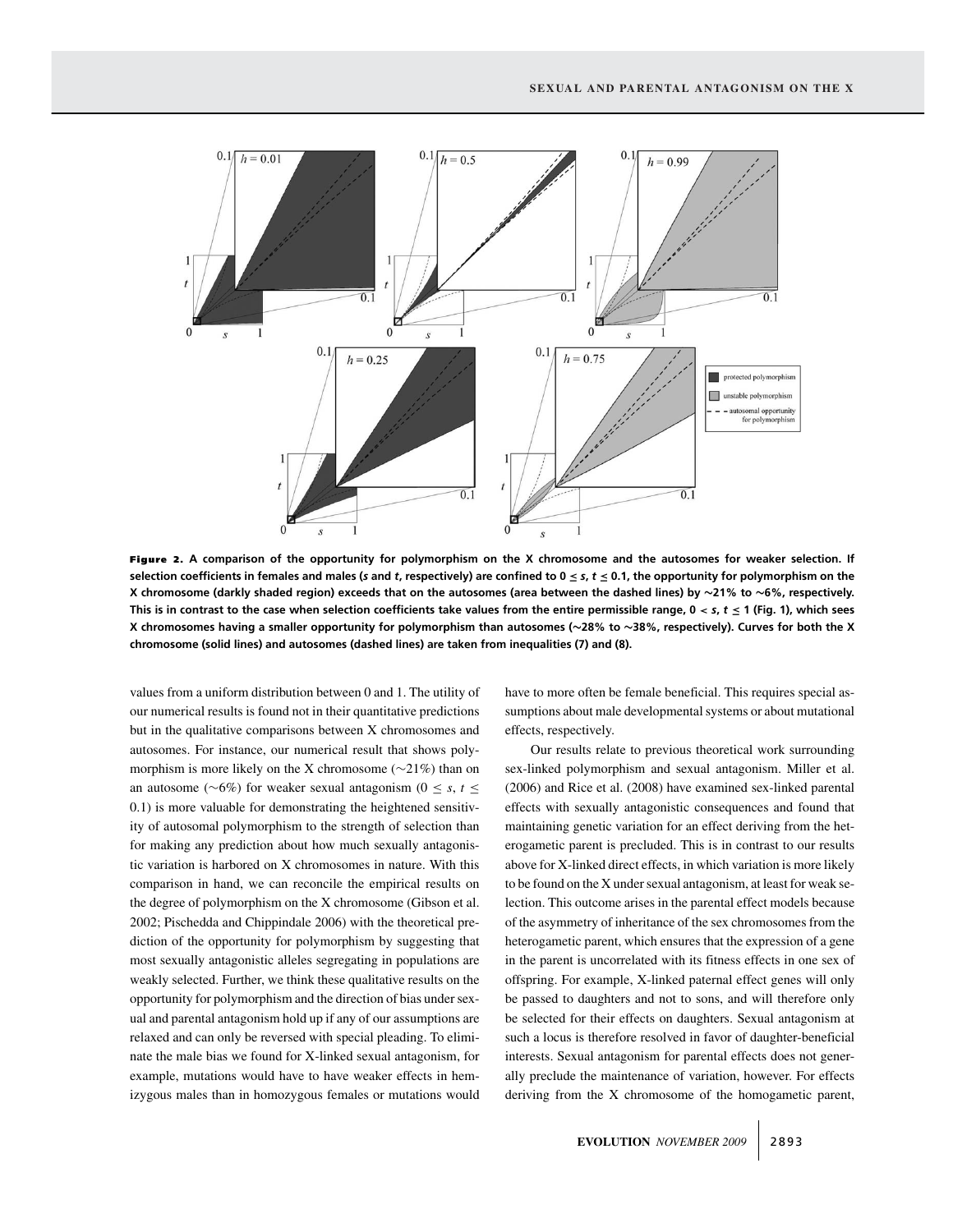the conditions are equivalent to those for autosomal parental effects, which are themselves equivalent to autosomal direct effects (Gavrilets and Rice 2006; Patten and Haig 2009).

The theoretical development above may be relevant to empirical studies of sexually dimorphic gene expression, as this is one the potential resolution to intralocus sexual conflict (Rice 1984). A number of empirical studies have shown the X chromosome to be unique with respect to sexually dimorphic gene expression (Vicoso and Charlesworth 2006; Mank 2009), as might be expected from the uniqueness of our theoretical predictions for the X chromosome. However, these empirical studies taken together do not offer any consistent pattern for the evolution of sexual dimorphism on the X. For instance, one finds that male-specific genes are under-represented on the X in *Drosophila* (Parisi et al. 2003) but are overrepresented in human (Lercher et al. 2003). Perhaps the different modes of dosage compensation limit the parameter space that mutations can visit in such a way that gives rise to these incompatible results; perhaps the evolution of sexual dimorphism is sensitive to the population size differences between these taxa; or, perhaps sexually antagonistic selection is not the most important force underlying the evolution of sexually dimorphic gene expression. Regardless of the actual cause of sexually dimorphic gene expression in nature, the theoretical development we offer above is general enough to serve as a theoretical basis for any claim about sexual antagonism's role. Care should be taken, though, in extending our model to any genomics study, because our use of the term "gene" covers more than simply the transcribed and translated regions of the genome.

Finally, any results here also apply to Z chromosomes, provided sex- and parent-specific labels are reversed accordingly. Further, these results apply to organisms subject to any mode of dosage compensation, except for the imprinted X-inactivation that is found in marsupials and in the extra-embryonic membranes of some eutherians (Payer and Lee 2008).

#### **ACKNOWLEDGMENTS**

We thank E. Rose (née Amitin), J. Engelstädter, B. Lemos, and J. Wakeley for their discussions and comments on these ideas and on the manuscript. The article was also improved by the efforts of the associate editor and two anonymous reviewers. This work was supported by a National Science Foundation Graduate Research Fellowship to MMP.

#### **LITERATURE CITED**

- Bennett, J. H. 1957. Selectively balanced polymorphism at a sex-linked locus. Nature 180:1363–1364.
- . 1958. The existence and stability of selectively balanced polymorphism at a sex-linked locus. Aust. J. Biol. Sci. 11:598–602.
- Bodmer, W. F. 1965. Differential fertility in population genetic models. Genetics 51:411–424.
- Connallon, T., and L. L. Knowles. 2005. Intergenomic conflict revealed by patterns of sex-biased gene expression. Trends Genet. 21:495–499.
- Curtsinger, J. W. 1980. On the opportunity for polymorphism with sex-linkage or haplodiploidy. Genetics 96:995–1006.
- Emerson, J. J., H. Kaessmann, E. Betran, and M. Y. Long. 2004. Extensive gene traffic on the mammalian X chromosome. Science 303:537–540.
- Engelstädter, J., and D. Haig. 2008. Sexual antagonism and the evolution of X chromosome inactivation. Evolution 62:2097–2104.
- Foerster, K., T. Coulson, B. C. Sheldon, J. M. Pemberton, T. H. Clutton-Brock, and L. E. B. Kruuk. 2007. Sexually antagonistic genetic variation for fitness in red deer. Nature 447:1107–1109.
- Gavrilets, S., and W. R. Rice. 2006. Genetic models of homosexuality: generating testable predictions. Proc. R. Soc. Lond. B273:3031–3038.
- Gibson, J. R., A. K. Chippindale, and W. R. Rice. 2002. The X chromosome is a hot spot for sexually antagonistic fitness variation. Proc. R. Soc. Lond. B 269:499–505.
- Haig, D. 1997. Parental antagonism, relatedness asymmetries, and genomic imprinting. Proc. R. Soc. Lond. Series B 264:1657–1662.
- . 2000. The kinship theory of genomic imprinting. Annu. Rev. Ecol. Syst. 31:9–32.
- -. 2006. Self-imposed silence: parental antagonism and the evolution of X-chromosome inactivation. Evolution 60:440–447.
- Haldane, J. B. S. 1926. A mathematical theory of natural and artificial selection III. Proc. Camb. Philos. Soc. 23:363–372.
- Haldane, J. B. S., and S. D. Jayakar. 1964. Equilibria under natural selection at a sex-linked locus. J. Genet. 59:29–36.
- Hartl, D. L., and A. G. Clark. 1989. Principles of population genetics: 2nd edition. Sinauer Press, Sunderland, MA.
- Hedrick, P. W., and J. D. Parker. 1997. Evolutionary genetics and genetic variation of haplodiploids and X-linked genes. Annu. Rev. Ecol. Syst. 28:55–83.
- Kidwell, J. F., M. T. Clegg, F. M. Stewart, and T. Prout. 1977. Regions of stable equilibria for models of differential selection in two sexes under random mating. Genetics 85:171–183.
- Lercher, M. J., A. O. Urrutia, and L. D. Hurst. 2003. Evidence that the human X chromosome is enriched for male-specific but not female-specific genes. Mol. Biol. Evol. 20:1113–1116.
- Mandel, S. P. H. 1959. Stable equilibrium at a sex-linked locus. Nature 183:1347–1348.
- Mank, J. E. 2009. Sex chromosomes and the evolution of sexual dimorphism: lessons from the genome. Am. Nat. 173:141–150.
- Miller, P. M., S. Gavrilets, and W. R. Rice. 2006. Sexual conflict via maternaleffect genes in ZW species. Science 312:73–73.
- Owen, A. R. G. 1953. A genetical system admitting of two distinct stable equilibria under natural selection. Heredity 7:97–102.
- Parisi, M., R. Nuttall, D. Naiman, G. Bouffard, J. Malley, J. Andrews, S. Eastman, and B. Oliver. 2003. Paucity of genes on the Drosophila X chromosome showing male-biased expression. Science 299:697– 700.
- Parsons, P. A. 1961. Initial progress of new genes with viability differences between sexes and with sex linkage. Heredity 16:103–107.
- Patten, M. M., and D. Haig. 2009. Parental sex discrimination and intralocus sexual conflict. Biology Letters *In press*.
- Payer, B., and J. T. Lee. 2008. X chromosome dosage compensation: how mammals keep the balance. Annu. Rev. Genet. 42:733–772.
- Pischedda, A., and A. K. Chippindale. 2006. Intralocus sexual conflict diminishes the benefits of sexual selection. Plos Biol. 4:2099–2103.
- Prout, T. 2000. How well does opposing selection maintain variation? Pp. 157–181 *In* R. S. Singh and C. B. Krimbas, eds. Evolutionary genetics: from molecules to morphology. Cambridge Univ. Press, Cambridge, UK.
- Rice, W. R. 1984. Sex chromosomes and the evolution of sexual dimorphism. Evolution 38:735–742.
- Rice, W. R., S. Gavrilets, and U. Friberg. 2008. Sexually antagonistic "zygotic drive" of the sex chromosomes. PLoS Genet. 4:e1000313.